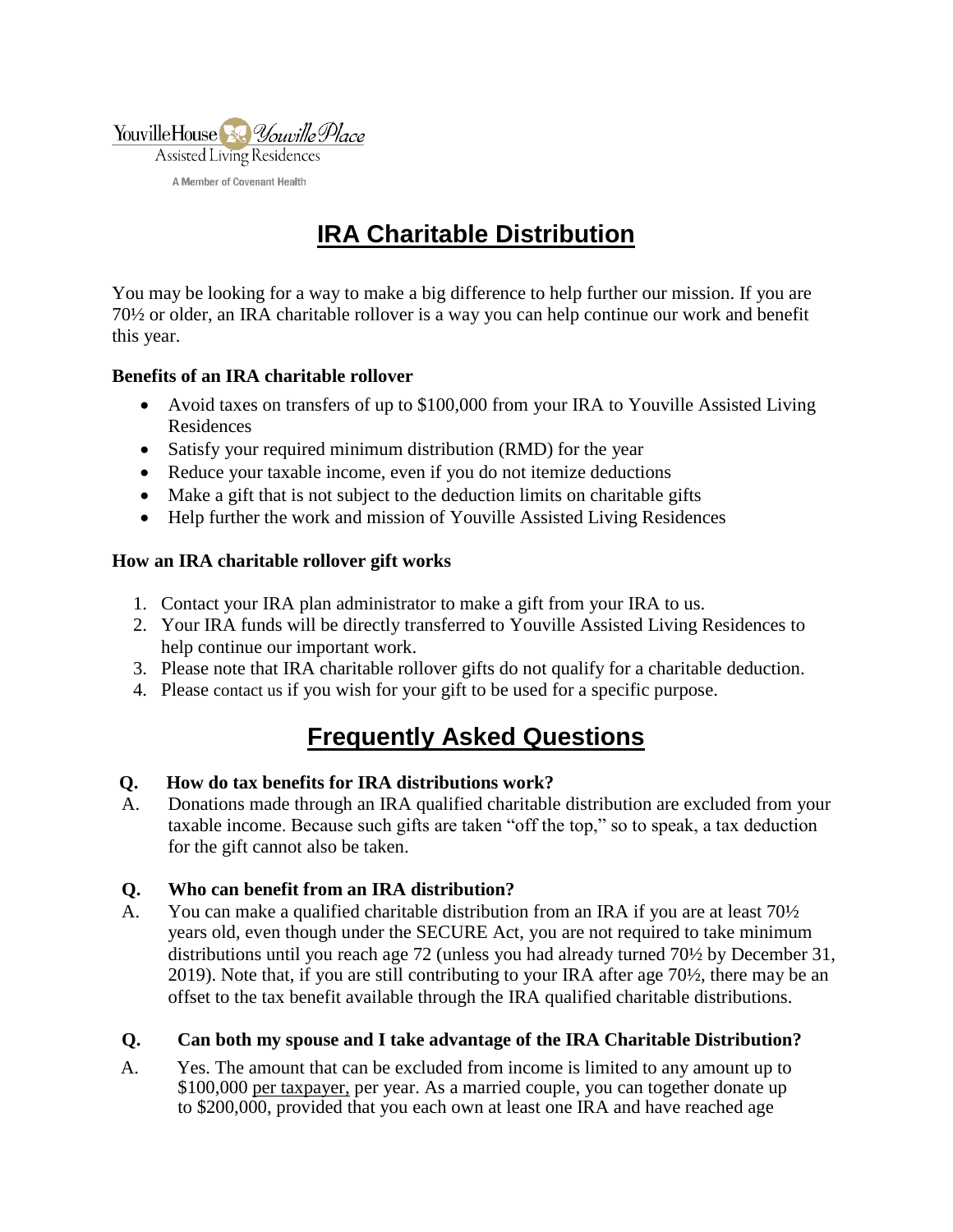70½.

## **Q. If I make a gift from my IRA, how does this affect my required minimum distribution?**

A. The amount that is distributed from your IRA will be deducted from the amount of your required annual minimum distribution (but it cannot replace distributions already taken in the calendar year).

# **Q. How much can I give and still take advantage of the tax-free benefits of the law?**

A. The maximum amount that can be excluded from an IRA owner's reportable income is limited to\$100,000 per taxpayer, per year.

## **Q. Can I make a charitable distribution from my Roth IRA?**

A. Yes, but if you itemize deductions on your taxes, you will be better off taking a taxfree withdrawal from your Roth account and then making your gift. Because you already paid income taxes on the deposits to your Roth IRA, you can take a charitable tax deduction on a gift made this way – but not if you use the IRA Charitable Distribution. If you don't itemize deductions, the Charitable Rollover may be more convenient for you and you won't lose any tax benefits.

## **Q. If I elect to make a qualified charitable distribution from my IRA, will I be required to itemize my deductions at tax time?**

A. No. If you are part of the nearly 60 percent of taxpayers who elect the standard deduction at tax time, this new giving option will not change that for you. However, if your account includes non- deductible contributions, you may be able to take a charitable deduction on that amount. To guarantee the most favorable tax treatment of your donated IRA assets, please consult your tax or financial advisor.

# **Q. Do I have to pay state or local taxes on my IRA distribution?**

A. You may – states and municipalities differ on whether you need to include the distribution in your taxable income. Check with your tax or financial advisor, or your taxing authority to be sure.

# **Q. Can I use funds withdrawn from other qualified tax-deferred retirement accounts?**

A. No. The provision only provides a benefit for owners of an IRA or Roth IRA. Other forms of retirement plans such as 401(k)s and 403(b)s, pensions, profit sharing plans, Keogh plans, and employer- sponsored SEP IRAs and Simple IRAs are not eligible. But you may be able to roll assets from a  $401(k)$ , a  $403(b)$  or a Keogh plan into a traditional IRA in order to take advantage of the charitable distribution – talk to your retirement plan administrator to find out if this is a possibility for you.

## **Q. What paperwork do I need to keep for my taxes after I've made a charitable distribution?**

A. Make sure to keep your IRA statements showing the charitable distribution and tell your tax preparer that you have made such a gift. These steps are important because charitable distributions are generally not distinguished as such on the Form 1099-R that